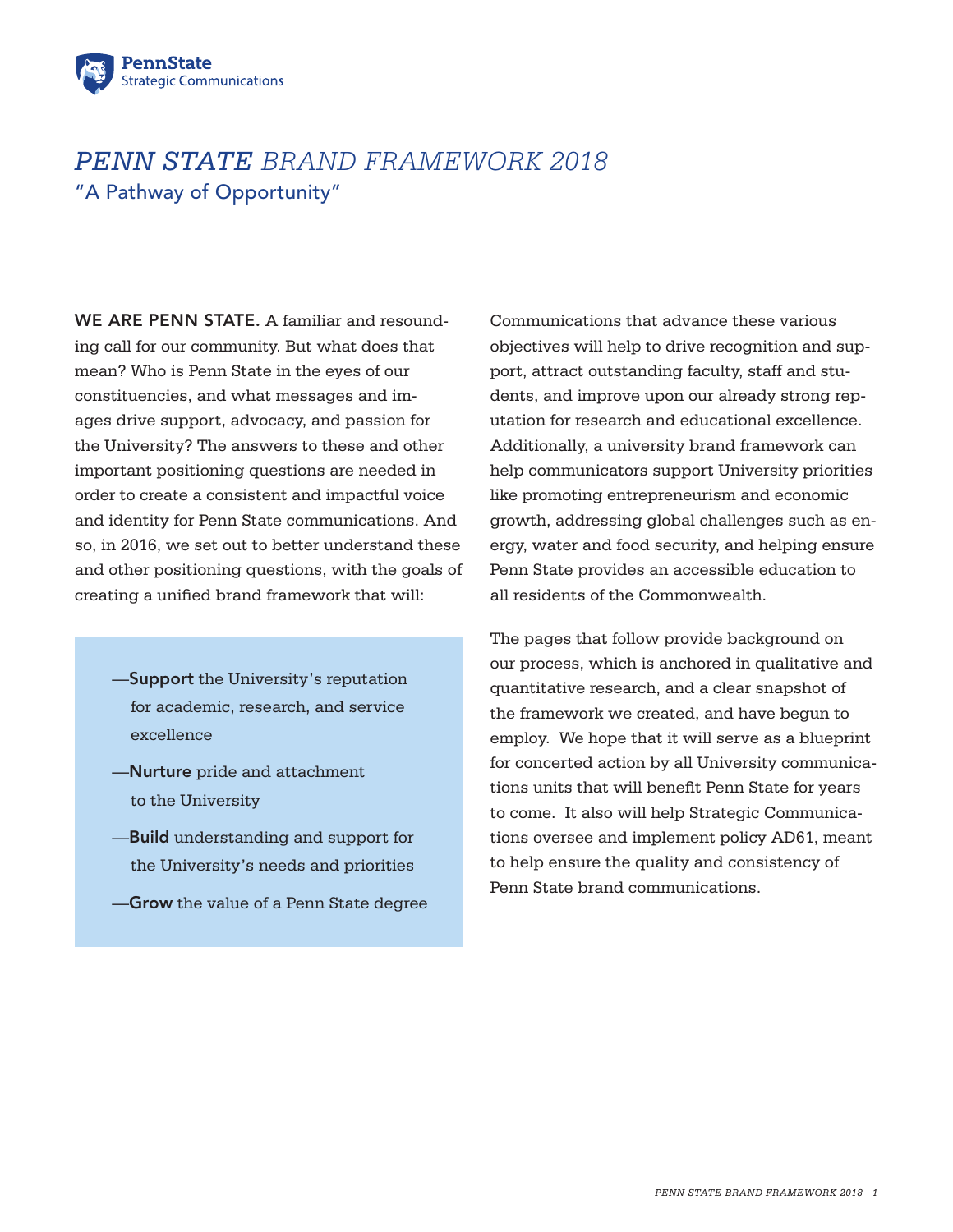

# *BRAND FRAMEWORK BLUEPRINT*

## Objectives & Deliverables:

The comprehensive, clear, creative-focused, and insight-based method allowed us to develop a brand positioning that inspires, engages, and elevates perceptions about Penn State. Such an approach ensures the University mission, goals, and tone remain top of mind.

Our core objectives included:

- —Prepare, test, and launch Penn State brand communications
- —Identify current and aspirational perceptions of Penn State
- —Establish unified brand framework and supporting materials
- —Develop communications program to help drive recognition and support for the University

### Strategic Partner Selection:

We initiated a thorough Request for Proposal (RFP) process to identify external partners who could, as experts in their field, help gather insights and identify the optimal forward direction for the brand. Specifically, we worked with these firms on developing methodologies and approaches to:

- —Test messaging and creative platforms that would be integrated into several key initiatives aimed at advancing the University's reputation, recruitment, and resource goals
- —Establish baseline measures of reputation with key audiences
- —Develop communications messaging and campaign platform

Strategic Communications selected New York agencies, Decoded Advertising (for creative) and Whitman Insight Strategies (for market research), as partners and collaborators.

#### DECODED ADVERTISING ([decodedadvertising.com\)](http://decodedadvertising.com)

Decoded Advertising is a full-service creative shop focused on bridging the industry gap between meaningful storytelling and data-driven ad optimization. One reason Decoded was selected was because of its broader experience—the ability to bring a fresh perspective—and creative and digital storytelling strengths. Founded in 2014 by Matt Rednor, former Chief Strategy & Innovation Officer at MRY, Decoded is based in New York City with a team made up of award-winning creatives, top media talent, and Ph.D. analysts and technologists.

### WHITMAN INSIGHT STRATEGIES ([whitmanstrategies.com](http://whitmanstrategies.com))

Whitman Insight Strategies (WINS) is a full-service strategic market research and consulting firm that builds winning brands, causes, and political leaders. The firm uncovers and ignites insights worldwide to win elections, issues, and market share. Its market research helps to evaluate moving the needle, and looks at what is needed to change perceptions, behavior and action over time. Founded by Bernard Whitman, former pollster for Bill Clinton and Michael Bloomberg, the WINS team brings expertise in brand growth strategy, issue advocacy, and messaging strategy as well as quantitative and qualitative research methodologies and data analytics.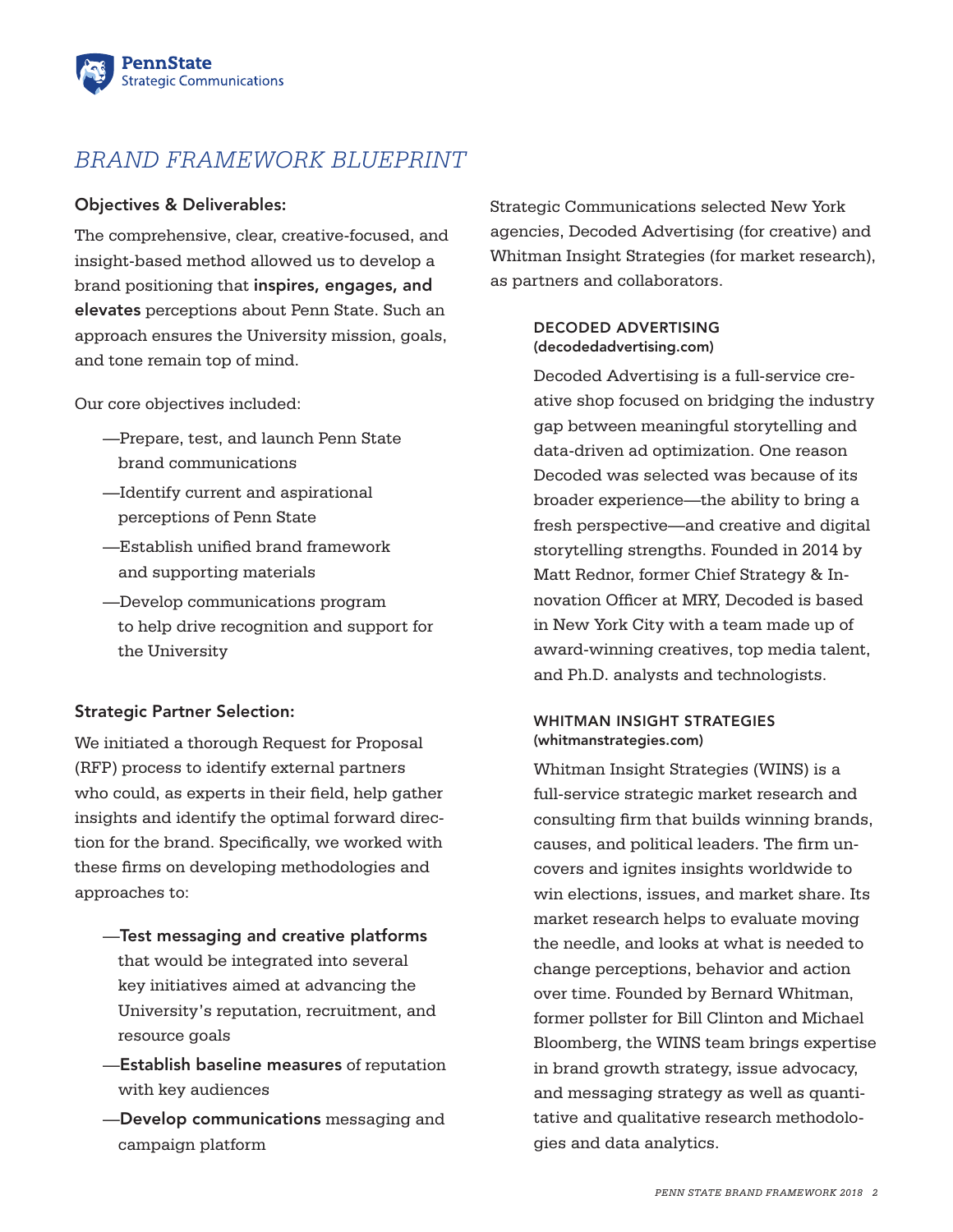

### Socialization & Internal Engagement

Following the selection of Decoded and Whitman, Strategic Communications socialized the research and creative approach with University leaders. Our team, along with our creative and research partners, met with key stakeholders, including college and campus communicators, development, alumni, government relations, students, faculty, donors, and others, to discuss the approach and learn more about internal perceptions of Penn State's defining qualities. In order for us to truly create something that will be used as an engine for change, gaining critical insight from within was an important step to take before proceeding with message development and testing.

Through this process, we were able to glean insights, test ideas, identify story possibilities, and surface opportunities. These discussions were instrumental in helping our team to learn more about the proprietary and differentiating strengths of Penn State, and begin to lay out positionings for testings, and ultimately the creation of a unified brand framework.

### Quantitative & Qualitative Research

We used quantitative research to evaluate the true baseline understanding of features including the unique nature of our twenty-four campus educational model, plus World Campus, the breadth and depth of our \$800+ million research engine, the diversity and inclusiveness of our community, and our role as an engine for economic development in Pennsylvania, and whether these understandings drive positive action.

The quantitative research phase included strategy and concept development, message testing, and reputational baseline evaluation with key stakeholders. WINS conducted Baseline Brand Perception Research among core constituencies, surveying 5,215 key audience members between May 25 and June 13, 2016. These surveys assessed benchmark perceptions of Penn State, identified key drivers of core Key Performance Indicators, and created standards for tracking the effect of communications on Penn State's reputation compared to its peers. Survey respondents included:

- —Students (at all locations, undergraduate, graduate, World Campus)
- —Penn State alumni
- —Penn State faculty & staff (at all locations)
- —Prospective students (in state and out of state)
- —Pennsylvania voters

As expected, quality of education, sense of pride and community, and football were top of mind for respondents. While respondents rated the University strongly in high familiarity, favorability, and advocacy, only 3 in 4 considered Penn State unique relative to other top-tier competitors. This insight reaffirmed the value and opportunity to further define the Penn State brand.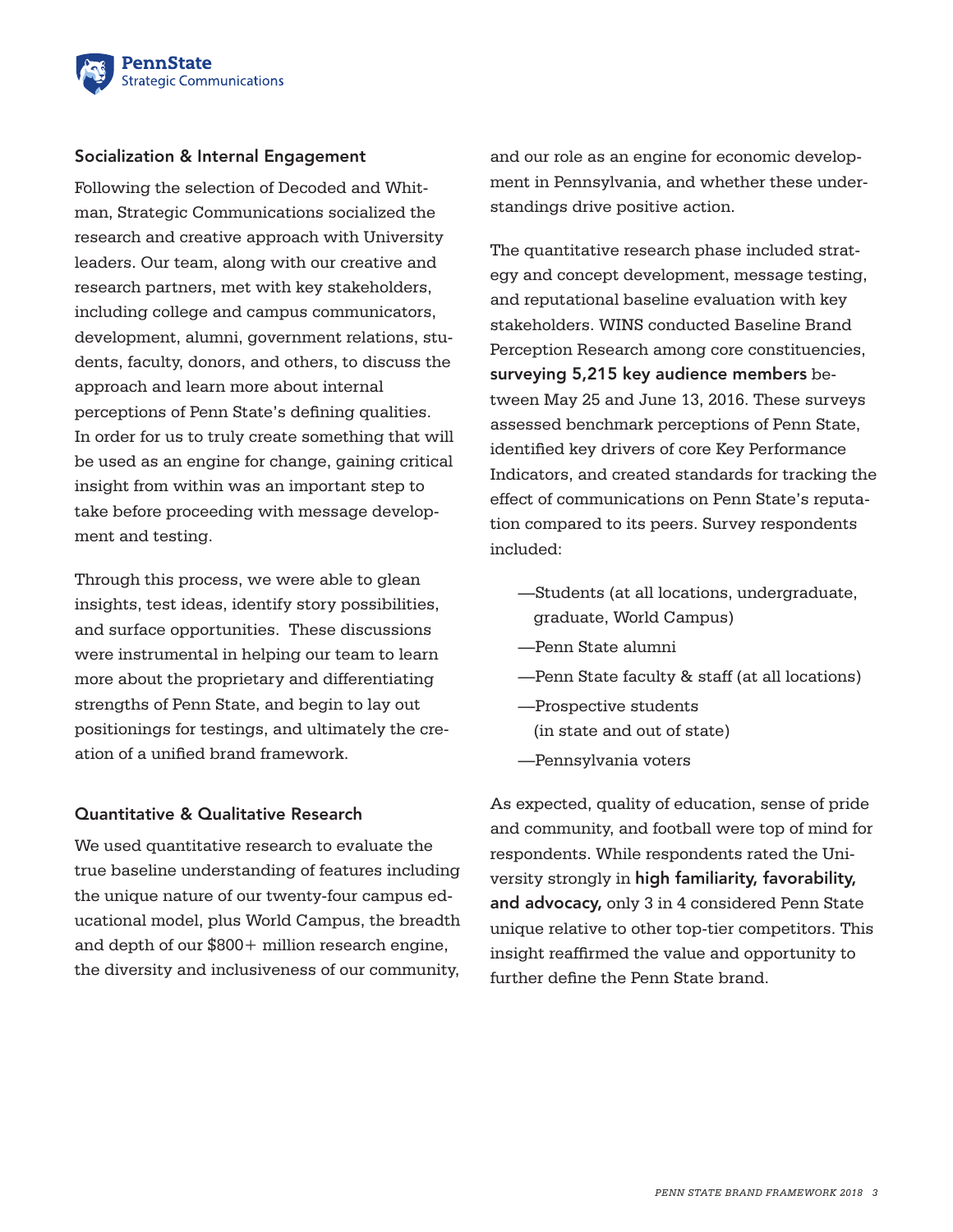

Based on the survey findings, Strategic Communications honed in on the aspects, attributes, and features of Penn State that must be prioritized in order to shift perception—landing on the importance of bridging the "Uniqueness Gap." Building on this insight, we developed a refined set of four positioning statements for more in-depth evaluation. These positionings emphasized different aspects of Penn State, and included specific language phrases, and examples for discussion.

To gain more personal and qualitative feedback, we also conducted 11 small focus groups that:

- —Assessed the effectiveness and resonance of four positioning statements among core constituencies (Pennsylvania voters, high-value donor alumni, young alumni, students, faculty, mixed age alumni)
- —Identified strengths and weaknesses of each positioning
- —Determined the most effective positioning and opportunities for improvement and optimization

All focus groups were 90 minutes in duration and conducted in person by WINS between March 20 and March 28, 2017. Locations included: Philadelphia, PA, Pittsburgh, PA, State College, PA, New York, NY, and Abington, PA. Focus group participants reviewed four positioning themes/statements and provided feedback on whether the content was believable and accurately portrayed Penn State today, or if the content was more aspirational, as well as whether participants learned anything new from the positioning statements.

Each tested theme below emphasized a specific aspect of the University and included language, examples, and supporting facts. (Education itself is "table stakes," meaning it is our core deliverable and people are already aware of our role in this space.)

## COLLECTIVE IMPACT

United by the land grant mission, we are "tied together in our desire to impact humanity in a positive way." We are a community driven to make a difference, locally and globally.

### RESEARCH EXCELLENCE

Our interdisciplinary research excellence and its "impact, along with our public mission, are meant to benefit every walk of life." We're an idea that's designed to change the world.

### **OPENNESS**

Open doors and open arms, open minds and open hearts—at Penn State there is a clear pathway to social mobility and a welcoming environment for anyone willing to work hard. We are the "great public university."

#### **COMMUNITY**

There is something at Penn State that "converts the 'I' to 'we'," an intangible that connects everyone associated with the University to feel something greater than themselves.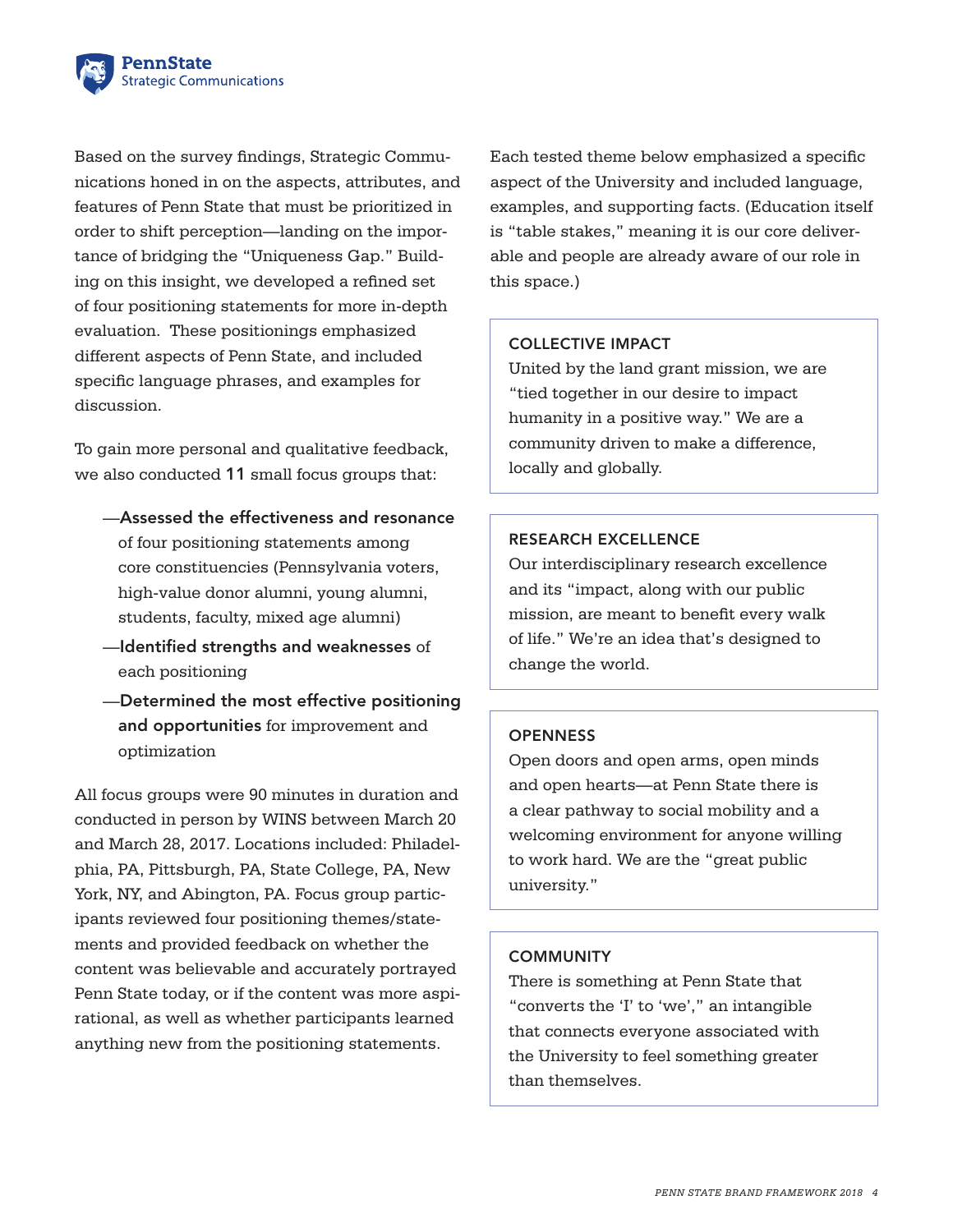

The combination of "Community + Quality of Life Impact" through work that enriches society resonated most significantly among audiences as this positioning:

- —Effectively brings stakeholders together under the Penn State umbrella
- —Provides a platform to re-position Penn State that emanates from a place of strength
- —Has the potential to be communicated in a way that is wholly ownable and unique for Penn State

Focus group participants highlighted the idea that Penn State is "a community that makes a difference" as the most powerful statement for the same reasons. The theme of community is both a strong statement, and also can change perceptions and awareness, and help unify our diverse constituencies. Under this umbrella, focusing communications on Penn State as the number one corporate recruiter, having a large and committed alumni network, strength of research, the unique educational model, and providing the how and why of Penn State's impact through the theme of community and using personal stories, will be incredibly powerful among audiences, and will lay the foundation for driving future calls to action.

## *FINAL BRAND FRAMEWORK*

Our process culminated in the development of a core Penn State brand framework, which will serve as the guiding light for all communications. This uniform framework is helping a decentralized communications structure make sure everyone is working in the same manner and has the same resources needed to achieve our common goals.

Throughout the extensive research, it became clear that the Penn State community is at the heart of our brand, and the intersection of community, purpose, and impact is the pillar of who we are and how we define ourselves. The final Penn State brand framework includes core brand pillars and foundational elements, including our: Purpose, Positioning, Tagline, Manifesto, Storytelling framework, and graphical toolkit. Our community is a diverse, passionate, and dynamic group of individuals who join together, through shared values, to enrich communities on the issues people care about. The integration of and focus on each of the brand elements will guide how we tell our Penn State story, and share our "why-we-do-things", to set ourselves apart. Our motivations, both individual and collective, make the subsequent stories meaningful and unique, proof that we are a community of people drawn to the opportunity to make a positive difference in the world.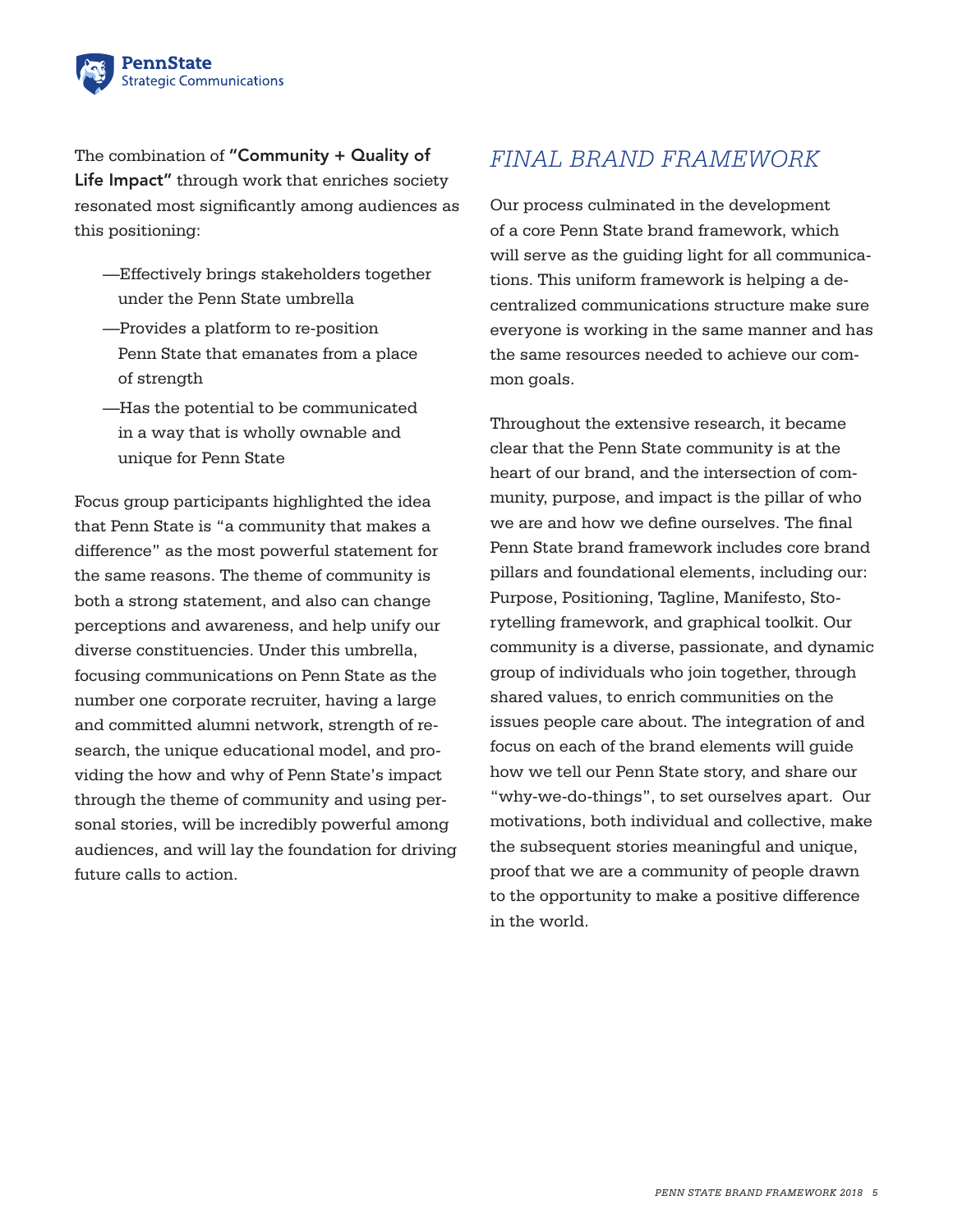

## Brand Framework

These elements are supported by a manifesto and voice/personality descriptions developed for marketing and communications professionals to guide content development ([brand.psu.edu](http://brand.psu.edu)).

| <b>PURPOSE</b><br>Bring Positive Impact to Humanity.                                                                                                                                                                                         |                                                                                                                                                                                                                                                     |                                                                                                                                                                                                                                                                                                   |
|----------------------------------------------------------------------------------------------------------------------------------------------------------------------------------------------------------------------------------------------|-----------------------------------------------------------------------------------------------------------------------------------------------------------------------------------------------------------------------------------------------------|---------------------------------------------------------------------------------------------------------------------------------------------------------------------------------------------------------------------------------------------------------------------------------------------------|
| <b>POSITIONING</b><br>One Community. Impacting Many.                                                                                                                                                                                         |                                                                                                                                                                                                                                                     |                                                                                                                                                                                                                                                                                                   |
| <b>TAGLINE</b><br>We Are Penn State.                                                                                                                                                                                                         |                                                                                                                                                                                                                                                     |                                                                                                                                                                                                                                                                                                   |
| <b>Openness</b><br>For anyone with the willingness to put in hard<br>work, Penn State's doors are open to you.<br>Penn State's world-class faculty is available to<br>you. Penn State's state-of-the-art facilities are<br>at your disposal. | <b>PILLARS</b><br>Interdisciplinary<br>At Penn State, we think that ideas and solu-<br>tions come from bringing in a multitude of<br>perspectives. Cross-discipline interactions are<br>essential components to fostering new paths<br>to ideation. | Culture of "We"<br>Our land grant is our reason for being. Our<br>individual passions are met with collabora-<br>tion, culminating in a culture that is rooted in<br>supporting and inspiring each other, from our<br>classrooms to the world.                                                    |
| Our Alumni<br>Community<br>e.g., Penn State has the largest dues-paying<br>alumni association in the world.                                                                                                                                  | <b>PROOF POINTS/POWER FACTS</b><br><b>Our Top-Tier Quality</b><br>e.g., Penn State is tied with Johns Hopkins<br>for the number of disciplines that rank in the<br>top 10 nationally for research expenditures.                                     | <b>Our Scope and Reach</b><br>including the University's scale and foot-<br>print and our external reach and impact<br>e.g., The Invent Penn State initiative has es-<br>tablished innovation hubs in 21 communities<br>across Pennsylvania to fuel entrepreneurship<br>and economic development. |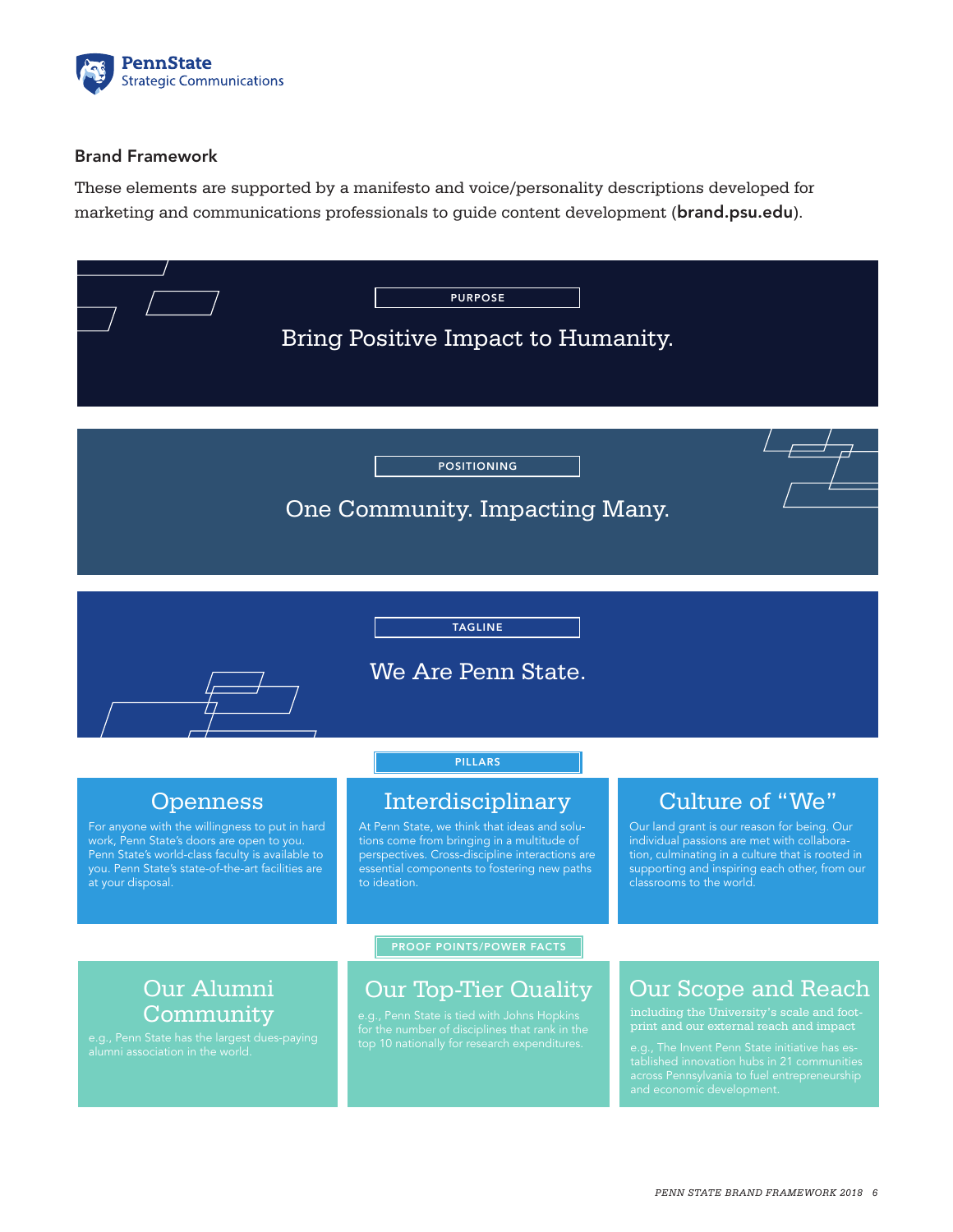

# *IMPLEMENTATION OF BRAND POSITIONING*

Strategic Communications is already implementing and integrating the results of the refreshed brand work. For example:

Storytelling: We are sharing stories from within the Penn State community, using a variety of channels, to highlight meaningful ways Penn Staters are advancing their communities. These stories highlight the unique differentiators of Penn State, and key perception drivers. The most visible example is a media campaign targeting Pennsylvania voters, which uses social media, print, radio, and television to bring high levels of awareness. (For examples, [https://spark.adobe.](https://spark.adobe.com/page/AK6mlMGFhI9kc/) [com/page/AK6mlMGFhI9kc/](https://spark.adobe.com/page/AK6mlMGFhI9kc/))

Brand book: We developed the brand book to tell the story of the Penn State brand, and to serve as a guide for communications professionals. It provides necessary tools to ensure consistent brand use and to elevate creative assets available.

Brand commercial: Leveraging our pro bono airtime during televised football and basketball games, the brand commercial communicates who Penn Staters are and why we are here. The commercial is intended to ignite a sense of pride across all audiences, a rallying cry that zeroes in on the emotional connection of the Penn State community and ends with the bold statement: We are Penn State.

The work that continues to be done will only make our already strong brand that much stronger, reinforcing the value and contributions of Penn State.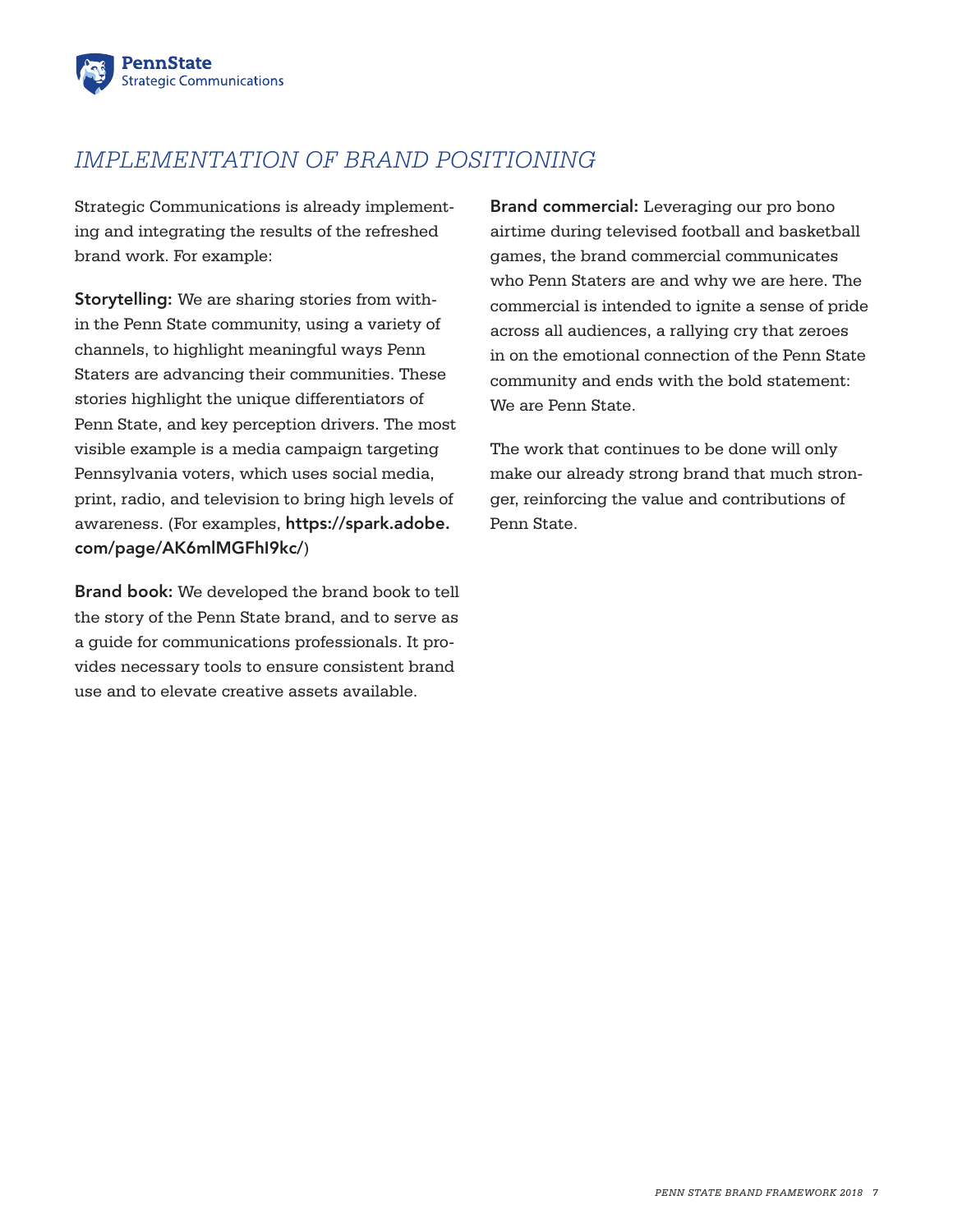

## *BRAND ELEMENTS IN USE*

From positioning to tagline, below are screenshots illustrating how the brand elements were executed in recent videos for an advertising campaign in Pennsylvania. (To view the videos, go to [impact.psu.edu](http://impact.psu.edu).)



## POSITIONING

The idea that we are a community driven to make a difference allows us to speak from a place of strength and authenticity while unifying our diverse audiences.

## TAGLINE

Brand surveys show that the phrase "We Are Penn State" evokes a shared experience of family, community, and intense pride that extends beyond athletics. It is a powerful mantra, best used to punctuate our communications.





## BRAND PILLAR

One of three brand pillars, the theme of interdisciplinary research is a core principle and finds expression in this research initiative where solutions come from multiple perspectives.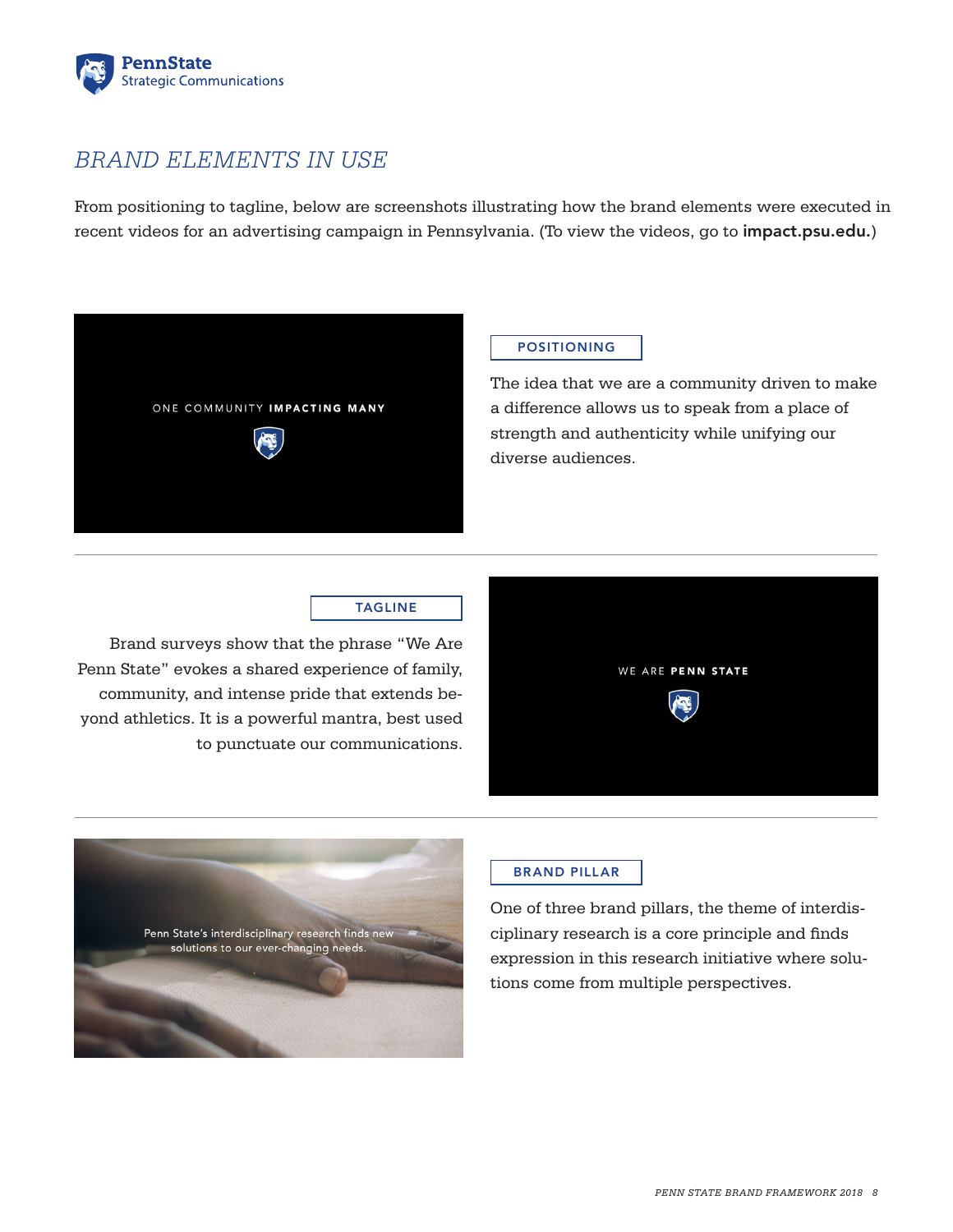



#### HER WHY

## "I think everybody should have access to energy."

Through the subject's own voice, we hear this professor's motivation for her research. It is not only what we do, it is why we do them: Penn Staters are drawn together by their desire to enrich their world.

## PROOF POINT

"Invent Penn State helps entrepreneurs incubate and grow businesses in Pennsylvania and beyond."

This proof point illustrates the University's scale and footprint and demonstrates a specific way we bring value to the state.





## PROOF POINT

"Penn State is working with local farmers to change the fate of the Chesapeake Bay and the 17 million people it touches."

This type of proof point frames the problem within a global context to illustrate the scale and potential impact of the solution.